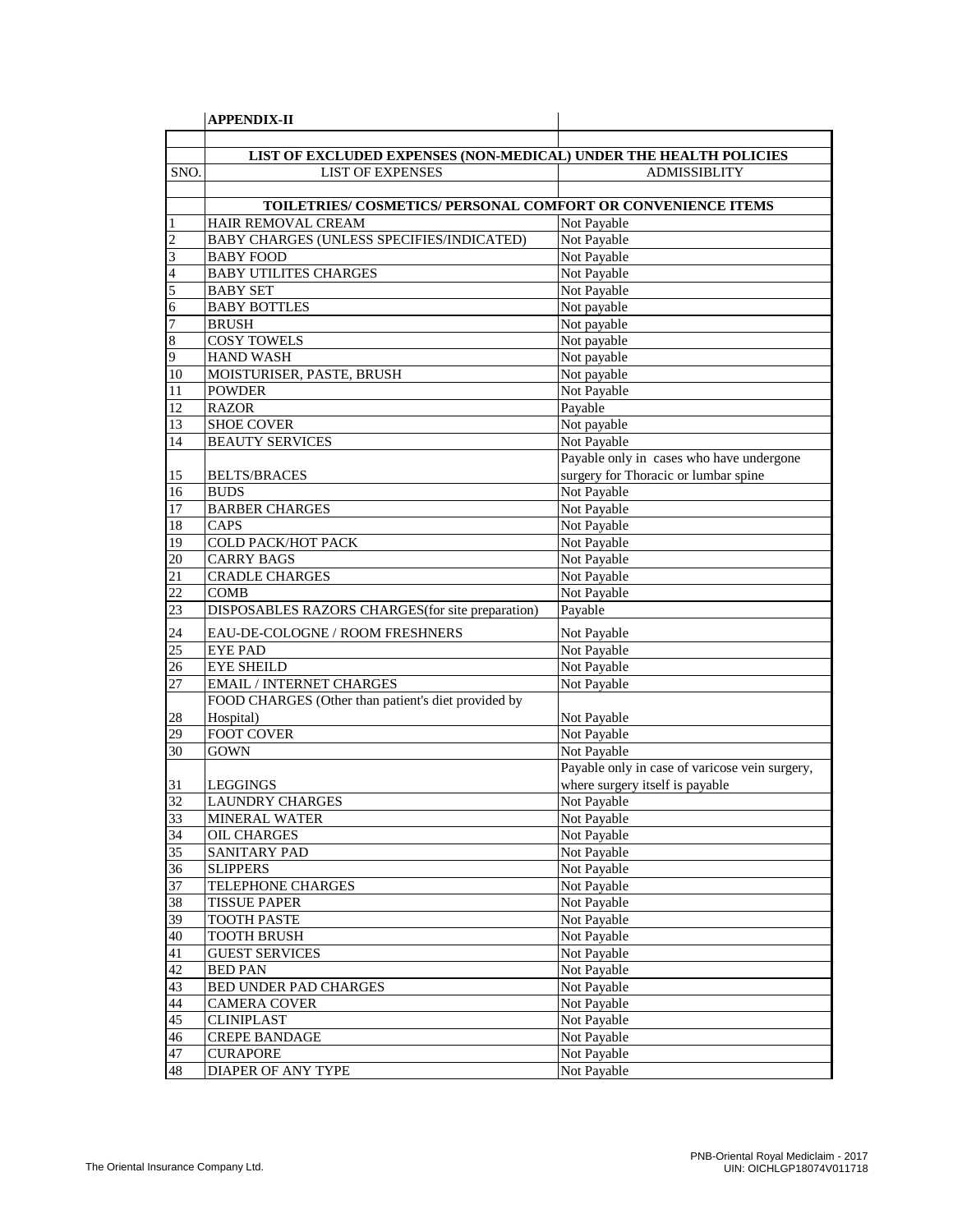|    |                                                                       | Not Payable (if CD is specifically sought by     |
|----|-----------------------------------------------------------------------|--------------------------------------------------|
| 49 | <b>DVD CD CHARGES</b>                                                 | Insurer / TPA, then payable).                    |
| 50 | <b>EYELET COLLAR</b>                                                  | Not Payable                                      |
| 51 | <b>FACE MASK</b>                                                      | Not Payable                                      |
| 52 | <b>FLEXI MASK</b>                                                     | Not Payable                                      |
| 53 | <b>GAUSE SOFT</b>                                                     | Not Payable                                      |
| 54 | <b>GAUZE</b>                                                          | Not Payable                                      |
| 55 | <b>HAND HOLDER</b>                                                    | Not Payable                                      |
| 56 | HANSAPLAST / ADHESIVE BANDAGES                                        | Not Payable                                      |
| 57 | <b>INFANT FOOD</b>                                                    | Not Payable                                      |
|    |                                                                       | Reasonable cost of one sling in case of upper    |
| 58 | <b>SLINGS</b>                                                         | arm fracture may be considered                   |
|    | <b>ITEMS SPECIFICALLY EXCLUDED IN THE POLICIES</b>                    |                                                  |
|    | WEIGHT CONTROL PROGRAMMES / SUPPLIES /                                |                                                  |
|    |                                                                       |                                                  |
| 59 | <b>SERVICES</b>                                                       | Exclusion in policy                              |
|    | COST OF SPECTACLES/ CONTACT LENSES/ HEARING                           |                                                  |
| 60 | AIDS ETC.,                                                            | Exclusion in policy                              |
|    | DENTAL TREATMENT EXPENSES THAT DO NOT                                 |                                                  |
| 61 | <b>REQUIRE HOSPITALISATION</b>                                        | Exclusion in policy                              |
| 62 | HORMONE REPLACEMENT THERAPY                                           | Exclusion in policy                              |
| 63 | HOME VISIT CHARGES                                                    | Exclusion in policy                              |
|    | INFERTILITY/ SUBFERTILITY/ ASSISTED                                   |                                                  |
| 64 | CONCEPTION PROCEDURE                                                  | Exclusion in policy                              |
|    | OBESITY (INCLUDING MORBID OBESITY)                                    |                                                  |
| 65 | <b>TREATMENT</b>                                                      | Exclusion in policy                              |
| 66 | PSYCHIATRIC & PSYCHOSOMATIC DISORDERS                                 | Exclusion in policy                              |
| 67 | CORRECTIVE SURGERY FOR REFRACTIVE ERROR                               | Exclusion in policy                              |
|    | TREATMENT OF SEXUALLY TRANSMITTED                                     |                                                  |
| 68 | <b>DISEASES</b>                                                       | Exclusion in policy                              |
| 69 | DONOR SCREENING CHARGES                                               | Exclusion in policy                              |
| 70 | ADMISSION/REGISTRATION CHARGES                                        | Exclusion in policy                              |
| 71 | HOSPITALISATION FOR DIAGNOSTIC PURPOSE                                | Exclusion in policy                              |
|    | EXPENSES FOR INVESTIGATION/TREATMENT                                  |                                                  |
|    | <b>IRRELEVANT TO THE DISEASE FOR WHICH</b>                            |                                                  |
| 72 | ADMITTED OR DIAGNOSED                                                 | Exclusion in policy                              |
|    | ANY EXPENSES WHEN THE PATIENT DIAGNOSED                               |                                                  |
|    | WITH RETRO VIRUS+OR SUFFEREING FROM                                   |                                                  |
|    | /HIV/AIDS ETC IS DETECTED/DIRECTLY OR                                 |                                                  |
| 73 | <b>INDIRECTLY</b>                                                     | Exclusion in policy                              |
| 74 | STEM CELL IMPLANTATION/SURGERY                                        | Exclusion in policy                              |
|    | ITEMS WHICH FORM PART OF HOSPITAL SERVICES WHERE SEPARATE CONSUMABLES |                                                  |
| 75 | WARD AND THEATRE BOOKING CHARGES                                      | Payable under OT Charges, not separately         |
|    |                                                                       | Rental charged by the hospital allowed.          |
| 76 | ARTHROSCOPY & ENDOSCOPY INSTRUMENTS                                   | Purchase of Instruments not allowed.             |
| 77 | MICROSCOPE COVER                                                      | Payable under OT Charges, not separately         |
| 78 | SURGICAL BLADES, HARMONIC SCALPEL, SHAVER                             | Payable under OT Charges, not separately         |
|    |                                                                       |                                                  |
| 79 | SURGICAL DRILL                                                        | Payable under OT Charges, not separately         |
| 80 | <b>EYE KIT</b>                                                        | Payable under OT Charges, not separately         |
| 81 | <b>EYE DRAPE</b>                                                      | Payable under OT Charges, not separately         |
|    |                                                                       | Payable under Radiology Charges, not as          |
| 82 | <b>X-RAY FILM</b>                                                     | consumable                                       |
|    |                                                                       | Payable under Investigation Charges, not as      |
| 83 | <b>SPUTUM CUP</b>                                                     | consumable                                       |
| 84 | <b>BOYLES APPARATUS CHARGES</b>                                       | Part of OT Charges, not payable separately       |
|    | BLOOD GROUPING AND CROSS MATCHING OF                                  |                                                  |
| 85 | <b>DONORS SAMPLES</b>                                                 | Part of cost of Blood, Not payable seperately    |
|    |                                                                       |                                                  |
| 86 | ANTICEPTIC OR DISINFECTANT LOTIONS                                    | Part of dressing charges, Not payable seperately |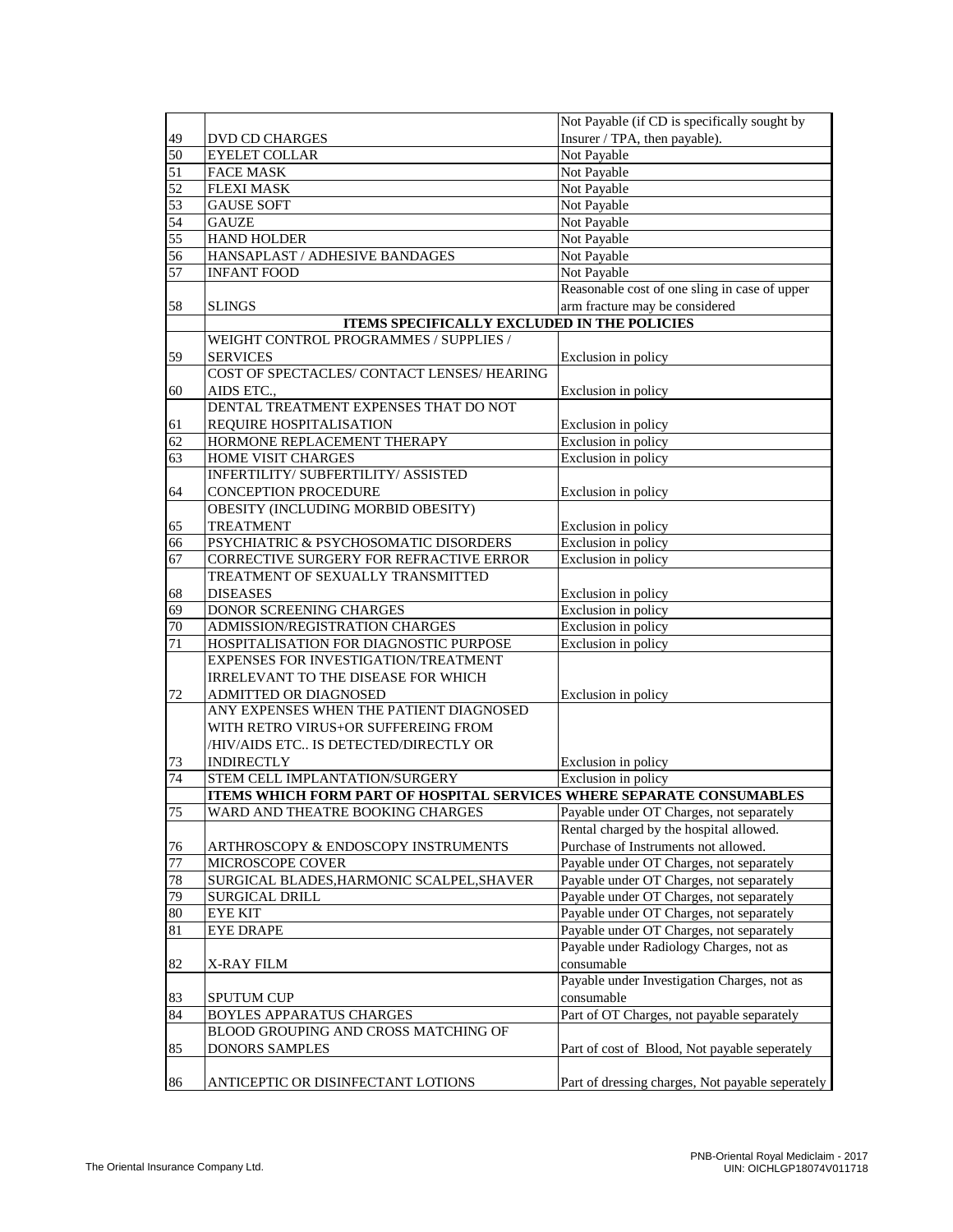|            | BAND AIDS, BANDAGES, STERILE INJECTIONS                   |                                                        |
|------------|-----------------------------------------------------------|--------------------------------------------------------|
| 87         | NEEDLES, SYRINGES                                         | Part of dressing charges, Not payable seperately       |
|            |                                                           |                                                        |
| 88         | <b>COTTON</b>                                             | Part of dressing charges, Not payable seperately       |
|            |                                                           |                                                        |
| 89         | <b>COTTON BANDAGE</b>                                     | Part of dressing charges, Not payable seperately       |
|            |                                                           |                                                        |
|            |                                                           | Not payable, payable by the patient when               |
| 90<br>91   | MICROPORE / SURGICAL TAPE<br><b>BLADE</b>                 | prescribed other wise part of dressing charges         |
|            |                                                           | Not payable<br>Not payable -Part of Hospital           |
|            |                                                           | services/Disposable linen to be part of OT/ICU         |
|            | <b>APRON</b>                                              | charges                                                |
| 92<br>93   | <b>TORNIQUET</b>                                          | Not payable                                            |
| 94         | ORTHOBUNDLE, GYNAEC BUNDLE                                | Part of dressings charges                              |
| 95         | <b>URINE CONTAINER</b>                                    | Not payable                                            |
|            | <b>ELEMENTS OF ROOM CHARGES</b>                           |                                                        |
|            |                                                           |                                                        |
|            |                                                           | Actual Tax levied by Govt. is payable. Part of         |
| 96         | <b>LUXURY TAX</b>                                         | Room charges for sublimit.                             |
| 97         | <b>HVAC</b>                                               | Part of room charge, Not payable seperately.           |
| 98         | HOUSE KEEPING CHARGES                                     | Part of room charge, Not payable seperately.           |
|            | SERVICE CHARGES WHERE NURSING CHARGE ALSO                 |                                                        |
| 99         | <b>CHARGED</b>                                            | Part of room charge, Not payable seperately.           |
|            |                                                           | Payable under room charges not if separately<br>levied |
| 100<br>101 | TELEVISION & AIR CONDITIONER CHARGES<br><b>SURCHARGES</b> | Part of room charge, Not payable seperately.           |
| 102        | <b>ATTENDANT CHARGES</b>                                  | Part of room charge, Not payable seperately.           |
|            |                                                           |                                                        |
| 103        | IM IV INJECTION CHARGES                                   | Part of Nursing charges, Not payable seperately        |
|            |                                                           | Part of laundry/housekeeping Not payable               |
| 104        | <b>CLEAN SHEET</b>                                        | seperately.                                            |
| 105        | EXTRA DIET OF PATIENT(OTHER THAN THAT WHICH               | Patient's diet provided by hospital is payable.        |
| 106        | <b>BLANKET / WARMER BLANKET</b>                           | Part of room charge, Not payable, seperately           |
|            |                                                           |                                                        |
|            | ADMINISTRATIVE OR NON-MEDICAL CHARGES                     |                                                        |
| 107        | <b>ADMISSION KIT</b>                                      | Not Payable                                            |
| 108        | <b>BIRTH CERTIFICATE</b>                                  | Not Payable                                            |
|            | BLOOD RESERVATION CHARGES AND ANTE NATAL                  |                                                        |
| 109        | <b>BOOKING CHARGES</b>                                    | Not Payable                                            |
| 110        | <b>CERTIFICATE CHARGES</b>                                | Not Payable                                            |
| 111        | <b>COURIER CHARGES</b>                                    | Not Payable                                            |
| 112        | CONVENYANCE CHARGES                                       | Not Payable                                            |
| 113        | DIABETIC CHART CHARGES                                    | Not Payable                                            |
|            | DOCUMENTATION CHARGES / ADMINSTRATIVE                     |                                                        |
| 114        | <b>EXPENSES</b>                                           | Not Payable                                            |
| 115        | DISCHARGE PROCEDURE CHARGES                               | Not Payable                                            |
| 116        | <b>DAILY CHART CHARGES</b>                                | Not Payable                                            |
| 117        | ENTRANCE PASS / VISITORS PASS CHARGES                     | Not Payable                                            |
|            | EXPENSES RELATED TO PRESCRIPTION ON                       | To be claimed by patient under Post                    |
| 118        | <b>DISCHARGE</b>                                          | Hospitalisation, where acceptable.                     |
| 119        | FILE OPENING CHARGES                                      | Not Payable                                            |
| 120        | INCIDENTAL EXPENSES / MISC.CHARGES (NOT                   | Not Payable                                            |
| 121        | MEDICAL CERTIFICATE                                       | Not Payable                                            |
| 122        | MAINTAINANCE CHARGES                                      | Not Payable                                            |
| 123        | <b>MEDICAL RECORDS</b>                                    | Not Payable                                            |
| 124        | PREPARATION CHARGES                                       | Not Payable                                            |
| 125        | PHOTOCOPIES CHARGES                                       | Not Payable                                            |
| 126        | PATIENT IDENTIFICATION BAND / NAME TAG                    | Not Payable                                            |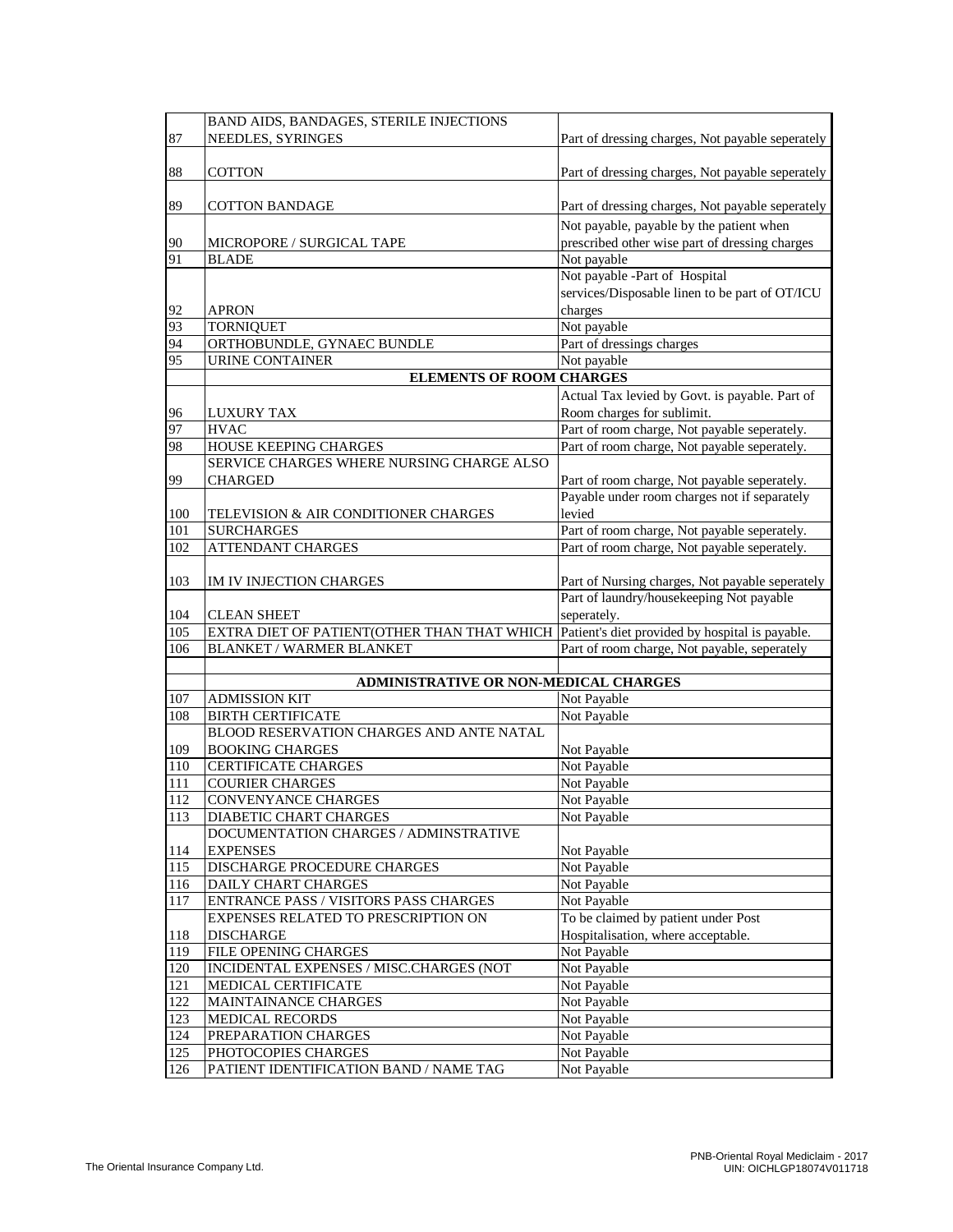| 127              | <b>WASHING CHARGES</b>                                | Not Payable                                         |
|------------------|-------------------------------------------------------|-----------------------------------------------------|
| 128              | <b>MEDICINE BOX</b>                                   | Not Payable                                         |
|                  |                                                       | Payable upto 24 hrs, shifting charges not           |
| 129              | <b>MORTUARY CHARGES</b>                               | payable.                                            |
| 130              | MEDICO LEGAL CASE CHARGES (MLC CHARGES)               | Not payable                                         |
|                  | <b>EXTERNAL DURABLE DEVICES</b>                       |                                                     |
| 131              | <b>WALKING AIDS CHARGES</b>                           | Not Payable                                         |
| 132              | <b>BIPAP MACHINE</b>                                  | Not payable                                         |
| 133              | <b>COMMODE</b>                                        | Not Payable                                         |
| 134              | CPAP/ CAPD EQUIPMENTS                                 | Device not payable                                  |
| 135              | <b>INFUSION PUMP - COST</b>                           | Device not payable                                  |
|                  | OXYGEN CYLINDER (FOR USAGE OUTSIDE THE                |                                                     |
| 136              | HOSPITAL)                                             | Not Payable                                         |
| 137              | PULSEOXYMETER CHARGES                                 | Device not payable                                  |
| 138              | <b>SPACER</b>                                         | Not Payable                                         |
| 139              | <b>SPIROMETRE</b>                                     | Device not payable                                  |
| 140              | SPO2 PROBE                                            | Not payable                                         |
| 141              | NEBULIZER KIT                                         | Not payable                                         |
| $\overline{142}$ | <b>STEAM INHALER</b>                                  | Not payable                                         |
| 143              | <b>ARMSLING</b>                                       | Not payable                                         |
| 144              | <b>THERMOMETER</b>                                    | Not payable paid by patient                         |
| 145              | CERVICAL COLLAR                                       | Not payable                                         |
| 146              | <b>SPLINT</b>                                         | Not Payable                                         |
| $\overline{147}$ | <b>DIABETIC FOOT WEAR</b>                             | Not payable                                         |
| 148              | KNEE BRACE (LONG/SHORT/HINGED)                        | Not Payable                                         |
| 149              | KNEE IMMOBILIZER/SHOULDER IMMOBILIZER                 | Not Payable                                         |
|                  |                                                       | Paid only in cases who have undergone surgery       |
| 150              | <b>LUMBO SACRAL BELT</b>                              | of Lumbar spine.                                    |
|                  |                                                       | Payable for any ICU patient requiring more than     |
|                  |                                                       | 3 days stay in ICU, All patients with paraplegia,   |
|                  |                                                       | quadriplegia for any reason and at resonable        |
| 151              | NIMBUS BED OR WATER OR AIR BED CHARGES                | cost of apprx. Rs.200/day                           |
| 152              | <b>AMBULANCE COLLAR</b>                               | Not payable                                         |
| 153              | AMBULANCE EQUIPMENT                                   | Not payable                                         |
| 154              | <b>MICROSHIELD</b>                                    | Not payable                                         |
|                  |                                                       |                                                     |
|                  |                                                       | Payable in post surgery patients of major           |
|                  |                                                       | abdominal surgeries including TAH, LSCS,            |
|                  |                                                       | incisional hernia repair, exploratory laparotomy    |
| 155              | <b>ABDOMINAL BINDER</b>                               | for interstinal obstruction, liver transplant, etc. |
|                  | <b>ITEMS PAYABLE IF SUPPORTED BY A PRESCRIPTION</b>   |                                                     |
|                  | BETADINE \ HYDROGEN                                   | Payable when prescribed for patient, not for        |
| 156              | PEROXIDE\SPIRIT\\DISINFECTANTS, ETC                   | hospital use in OT or ward or dressings.            |
|                  | PRIVATE NURSES CHARGES- SPECIAL NURSING               |                                                     |
| 157              | <b>CHARGES</b>                                        | Post hospitalisation nursing charges not payable    |
|                  | NUTRITION PLANNING CHARGES - DIETICIAN                |                                                     |
| 158              | <b>CHARGES- DIET CHARGES</b>                          | Patient Diet provided by hospital is payable        |
|                  |                                                       | Payable -Sugar free variants of Admissible          |
|                  | 159 SUGAR FREE                                        | medicines are not excluded.                         |
|                  | CREAM POWDER LOTION(Toileteries are not payable, only |                                                     |
|                  | 160 prescribed medical pharmaceuticals payable)       | Payable when prescribed.                            |
|                  | 161 DIGESTION GELS                                    | Payable when prescribed                             |
|                  |                                                       | Upto 5 electrodes are required for every case       |
|                  |                                                       | visiting OT or ICU. For longer stay in ICU may      |
|                  |                                                       |                                                     |
|                  |                                                       | require a change and one set every second day       |
|                  | 162 ECG Electrodes                                    | is payable.                                         |
|                  |                                                       | Sterilized gloves payable / Unsterilized not        |
|                  | 163 GLOVES                                            | payable.                                            |